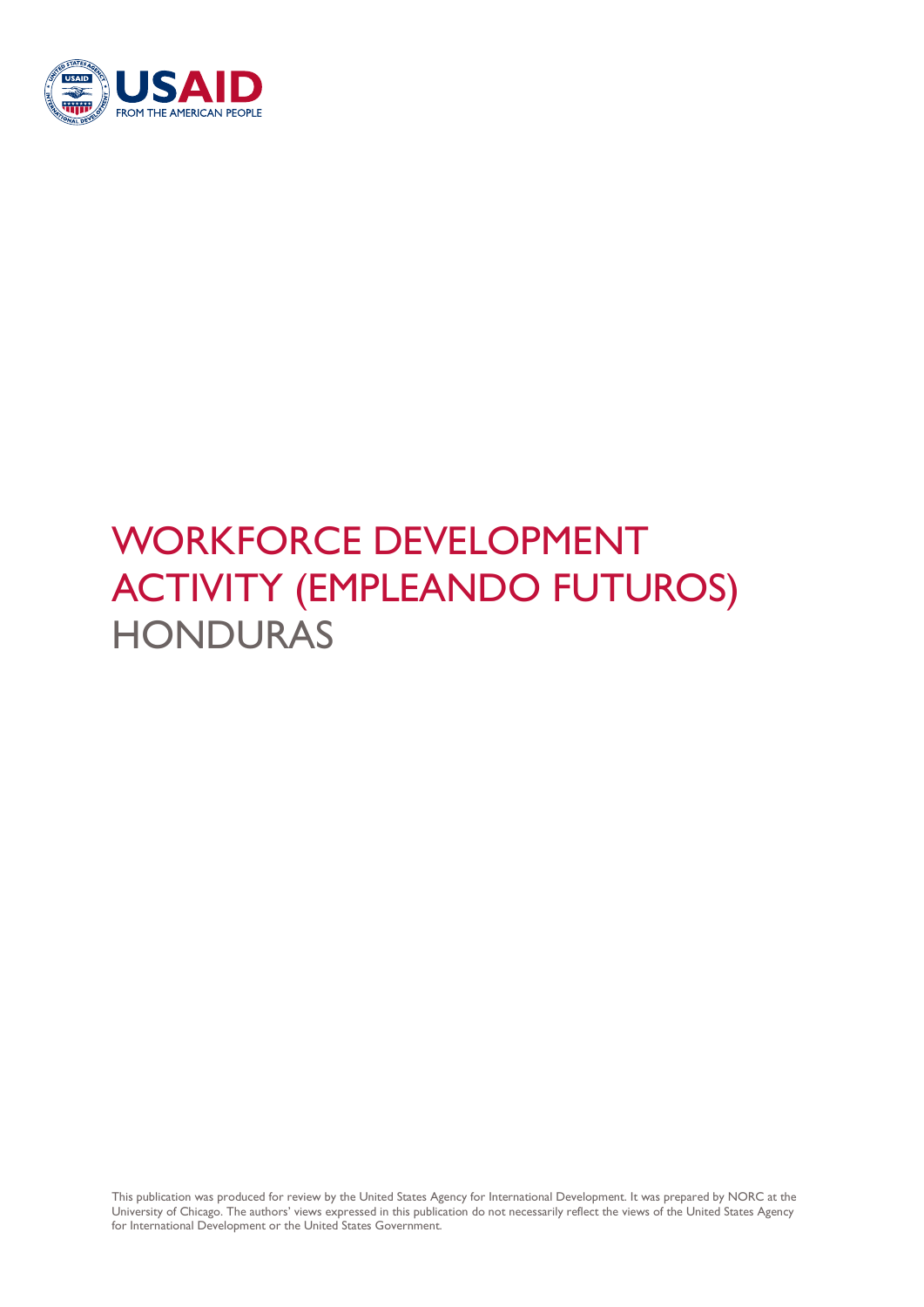# **ACTIVITY BACKGROUND**

In 2016, Banyan Global was contracted by USAID to implement the Workforce Development (WFD) Activity in Honduras. The WFD Activity, later named *Empleando Futuros* is a five-year activity (2016—2021) targeting at-risk youth living in seven Honduran municipalities that are severely affected by violence, crime, and irregular migration: Tegucigalpa, San Pedro Sula, Choloma, Tela, La Ceiba, Villanueva, and La Lima. Through a series of integrated trainings on life skills and basic labor competences, as well as psycho-social interventions, the activity supports workforce development with the purpose of increasing incomegenerating opportunities and mitigating the risk of youth being victims and perpetrators of violence.

### **KEY FINDINGS**

#### **DESIGN AND CONTEXTUALIZATION**

*Empeando Futuros* explicitly included Social and Emotional Learning (SEL) as one of its core components, namely in the form of life skills training, mentorship, and counseling. Through these elements, the activity aims to improve basic competencies of youth such as personal development, communication, work habits, leadership, work readiness, and entrepreneurship. The activity is also designed to enhance the youth's resilience and employability by helping them understand and properly deal with conflictive and risky situations, develop life plans and begin careers which further reduces their exposure to illegal activities and violence.

#### **BEST PRACTICES**

- *Empleando Futuros* employs a comprehensive training model to prepare youth for the labor market by strengthening their technical and emotional competencies.
- *Empleando Futuros* relies on the expertise and network of local implementing organizations who have the flexibility to adapt activity design based on their capacity and provide specific responses to the needs of different beneficiary groups.
- *Empleando Futuros* adopted a grassroots approach by recruiting facilitators directly from the community who served as role models and were committed to affecting community-level change.
- *Empleando Futuros* actively incorporates training contents into the living space of the youth to improve their real life applicability.
- Empowerment of local organizations and activity staff through comprehensive trainings has enhanced the capacity of communities to continue implementation of SEL skills and approaches when the activity ends.

*Empleando Futuros* has undertaken a formal contextualization process, taking into account the community situations, target youth characteristics, and market needs in its programming. On the one hand, the activity consulted diverse stakeholders to identify and prioritize abilities and skills that align with the local context and to the needs of the labor market. In-depth interviews and focus group discussions with Human Resources representatives of potential employers were conducted to understand their desired qualities and characteristics when screening and evaluating potential job candidates. Some workshops have also been organized where facilitators discuss their experiences and lessons learned, which help the activity modify its design and implementation accordingly. Simultaneously, the activity has adopted a methodology that integrates education and training in youth's actual everyday lives. Instead of delivering educational content in classroom settings, the activity enables youth to experience the concepts in real life scenarios and apply it to their daily lives.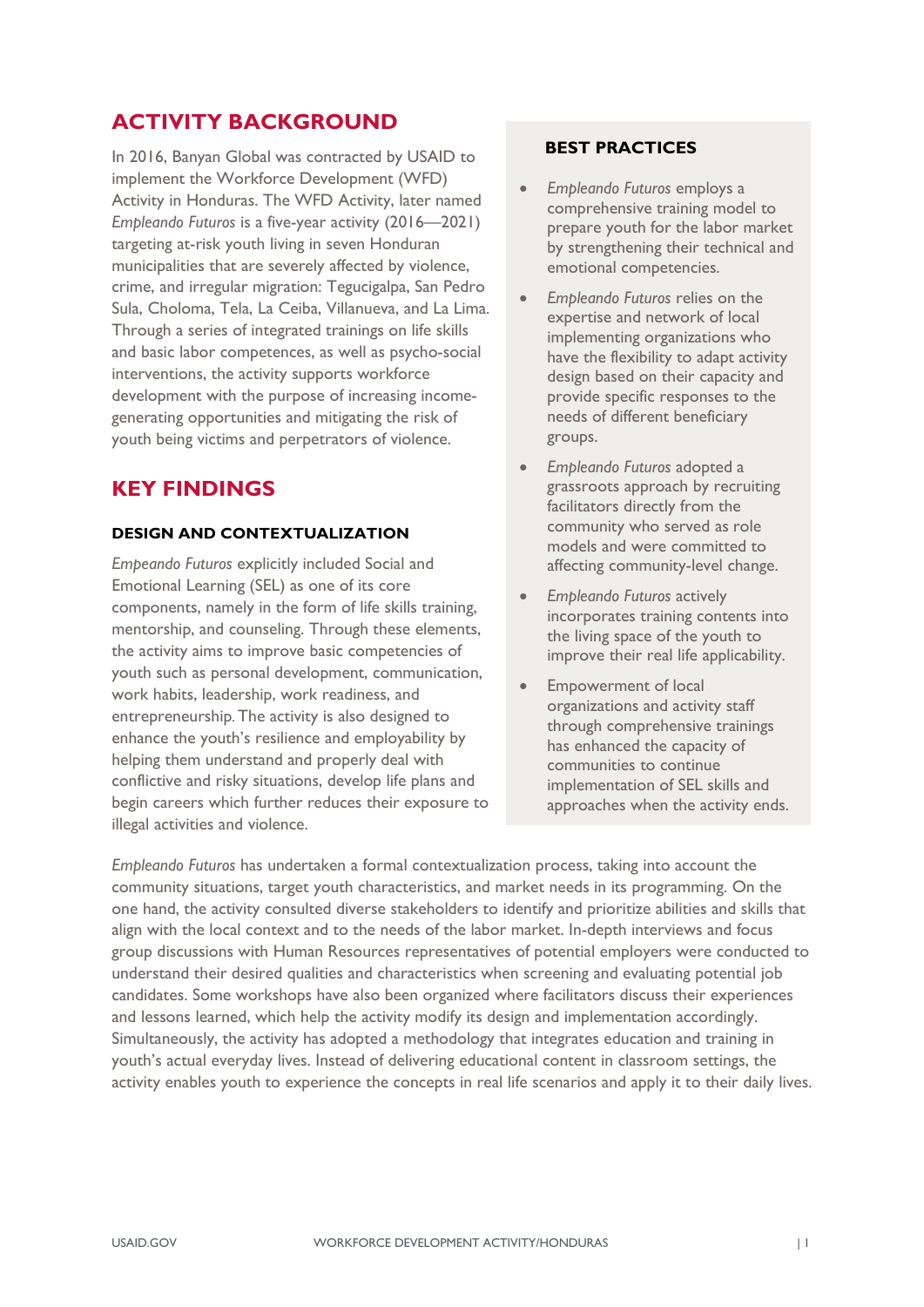*"Talking to youth about conflict resolution, about the different types of leadership in a classroom, where you are comfortable, where there is coffee and air conditioning is not the same as when they have to face conflict at a soccer stadium, during a match, where there are youths drinking and the police are provoking them…We went with them to the stadium and, at the stadium, we put into practice precisely those concepts that were taught to them in a controlled environment so that they could experience them in that open environment." – Technical Coordinator*

The Lesbian, Gay, Bisexual, Transgender, and Intersex (LGBTI) youth, youth with disabilities, youth from ethnic minorities (Afro-Honduras), and youth from high-crime communities were identified as the most vulnerable and marginalized groups in this activity, and often face discrimination in their community. *Empleando Futuros* focuses on providing equitable access to these groups, and at the same time uses life skills training and other resources to foster a more inclusive and respectful space for them. The activity uses an array of trainings and workshops on gender diversity, inclusive language, gender-based violence (GBV) prevention, and cultural perceptions of masculinity to sensitize activity staff and encourage gender-inclusive approaches. Besides, the activity has also established a Social Inclusion Committee to identify and provide extra support to youth with mental health or disability needs, such as referral services, counseling, and mentorship, with the intent to increase their likelihood of obtaining employment.

#### **IMPLEMENTATION AND MEASUREMENT**

Four main entry points were used to incorporate SEL into the *Empleando Futuros* activity: teaching and learning materials, facilitator training, community engagement, and local partnership. These entry points have been particularly useful for activity staff to reach out to the community, build trust among different stakeholders, identify potential beneficiaries, and make youth more comfortable to participate in and commit to the activity process. For example, *Empleando Futuros* relies on the networks and expertise of local partner organizations, who have prior experience working with the community and specific youth groups.

*"One of the elements on which we based our work was the fact that we had already worked with this population. So, in one way or another, we had already developed some kind of relationship with them, and at the same time, we had already helped them develop some basic life skills. " –Organization Director* 

Additionally, the activity has recruited facilitators directly from the community, some of whom are beneficiaries of previous USAID projects, while some others are members of sports clubs (*barras deportivas*) who are well-known among youth. Although they were not professional teachers, they became well positioned to fulfill the role after the training and have since, demonstrated a strong commitment to bringing positive changes in their own communities. By transferring materials, skills and methodologies to local partners and building capacity of local activity staff, *Empleando Futuros* gradually equips communities to independently and effectively carry on the activity's approaches and activities beyond the activity's period of performance.

In terms of assessment, the project launched a small-scale pilot impact evaluation in 2017 and a mixed-methods performance evaluation in 2018. The two evaluations adopted formative assessment tools including Violence-Involved Persons Risk Assessment (VIP-RA), Focus Group Discussions and Key Informant Interviews to collect data on the quality of WFD service provision and youth participants' risk of violence and employability change, to inform activity design and implementation. The VIP-RA tool has been used to assess the level of risk that youth face at different stages of implementation. However, *Empleando Futuro's* measurement plan does not include tools or indicators that specifically evaluate SEL outcomes. To circumvent this limitation in measurement, individual implementing partners have developed their own instruments to assess progress.